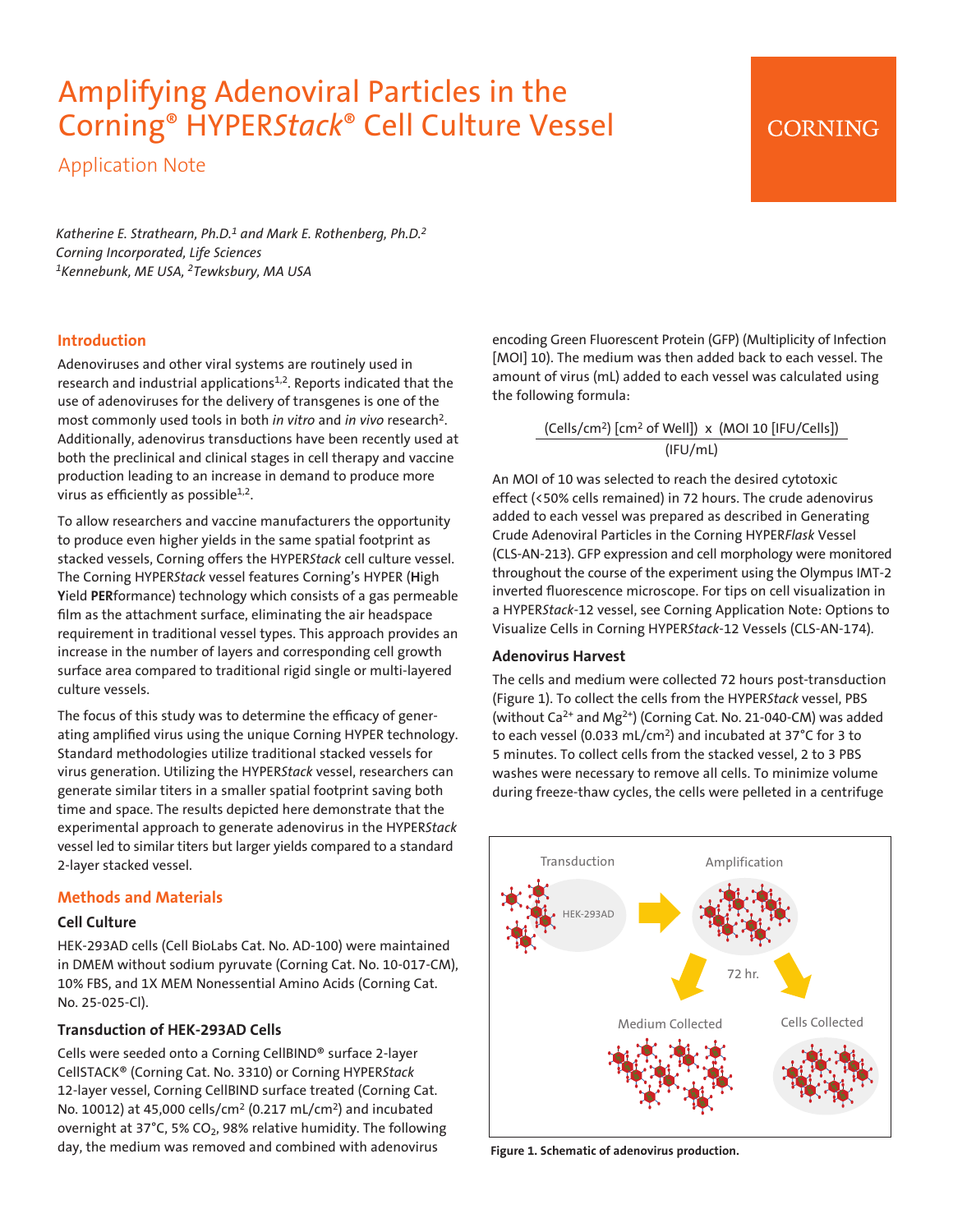at 500 x g for 10 minutes at 4°C, and the cell pellet was resuspended in 10 mM Tris, pH 8.0, 100 mM NaCl (0.023 mL/cm2). The medium was retained, aliquoted into 50 mL centrifuge tubes (Corning Cat. No. 430921), and stored at -80°C to be titered later. The total volume of the medium was also recorded. The cell suspension was then subjected to three freeze-thaw cycles (-80°C/37°C), then centrifuged at 3,000 x g for 10 minutes at 4°C to pellet the cell debris and the supernatant containing the adenoviruses released from the cell suspension was collected. The recovered adenovirus encoding GFP was also aliquoted and stored at -80°C.

#### **Adenovirus Titer**

The QuickTiter™ Adenovirus titer ELISA kit was purchased from Cell BioLabs (Cat. No. VPK-110). The ELISA assay was performed as described previously (CLS-AN-213) and the signal in the wells was measured utilizing a PerkinElmer EnVision® Multilabel Reader.

#### **Functional Analysis of Adenovirus**

MDBK and Vero cells were transduced with adenovirus obtained from both vessels and analyzed via flow cytometry as described previously (CLS-AN-213).

#### **Results**

#### **Cell Morphology and GFP Expression**

To assess adenoviral production on a 2-layer stacked vessel compared to a Corning® HYPER*Stack*® vessel, HEK-293AD cells were transduced with adenovirus encoding GFP. GFP expression and cell morphology were monitored throughout the course of the experiment. The cells and medium were collected when less than 50% of the cell population remained attached to each vessel. Similar cell morphology and GFP expression were observed in both vessels (Figure 2) at the time of harvest.

#### **Corning HYPER***Stack* **Vessel Stacked Vessel**



**Figure 2. Similar cell morphology and GFP expression was observed between vessels.** Representative images from the same experiment demonstrating morphology/GFP expression on the day of harvest of the HEK-293AD cells. Cells and medium were collected 72 hours post-transduction. Images obtained using an Olympus IMT-2 inverted fluorescence microscope. Magnification 100X.

#### **Adenoviral Production**

The viral particles obtained from either the cells or medium remained in two different fractions throughout the course of the study to (i) minimize processing and (ii) demonstrate the viral yields obtained from both fractions. For large-scale production, the cells may be lysed by either lowering the ionic strength (hypotonic shock) or with the aid of mild pressure changes that can be induced by a microfluidizer® (Microfluidics) or crossflow filtration system<sup>3</sup>. Once collected, the titer of adenovirus encoding GFP from each vessel (either from cells or medium) was determined using the QuickTiter ELISA kit to quantitate infectious forming units (IFU)/mL. Similar titers were obtained from both vessels (Figure 3). The average titer obtained from



**Figure 3. The Corning HYPER***Stack* **vessel leads to equivalent viral production per cm2 compared to a stacked vessel.** (A) Direct comparison between the HYPER*Stack* vessel and stacked vessel titers obtained using the QuickTiter ELISA Adeno kit. (B, D) When normalized on a per cm2 basis, the HYPER*Stack* yielded similar infectious adenoviral particles. (C, E) The HYPER*Stack* vessel generated a significantly higher amount of total infectious adenoviral particles. (D, E) Total infectious adenoviral particles were calculated based on titers and the volume of each fraction (cells and medium) Paired t-test, \* p <0.05, N=3.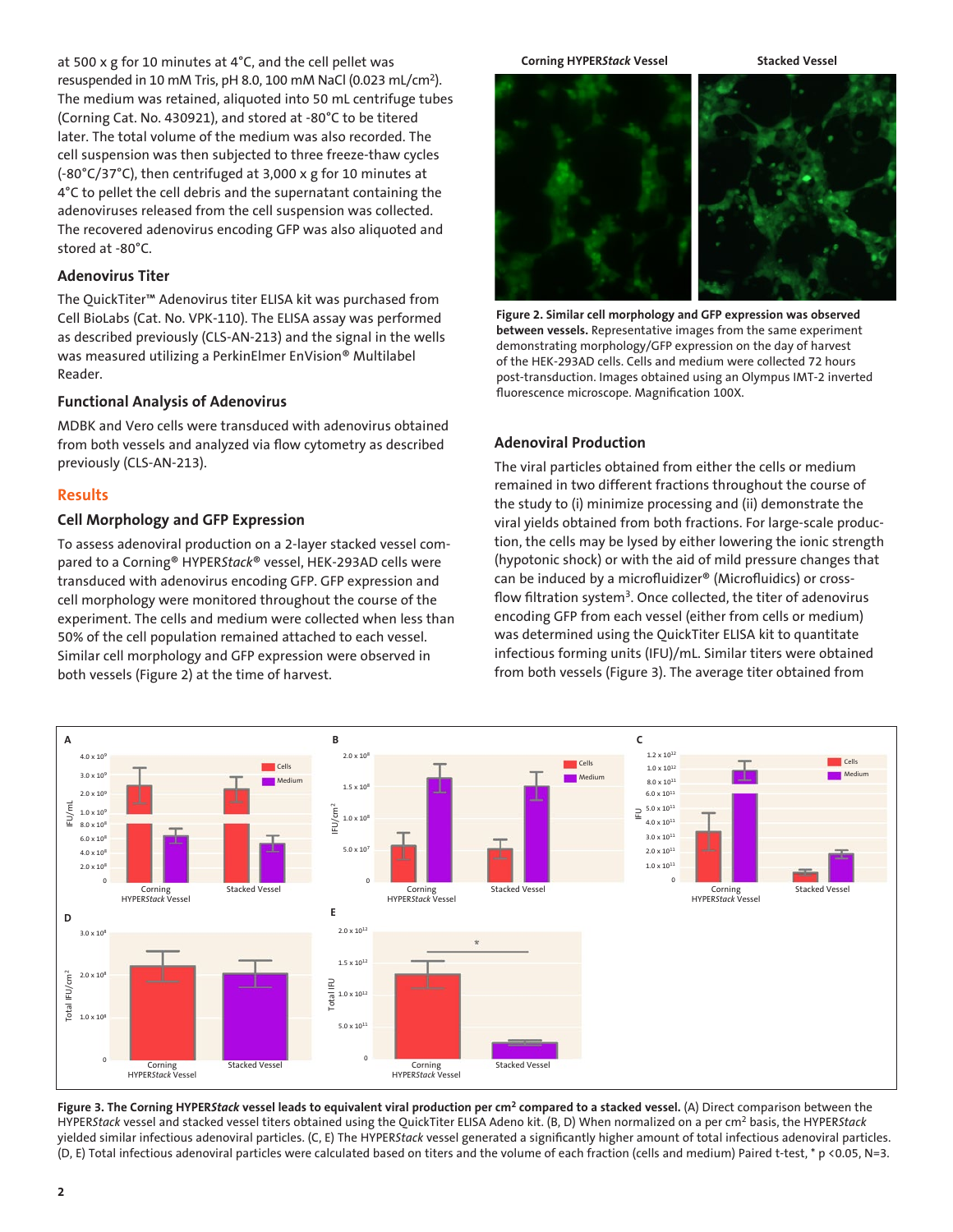the adenoviruses recovered from the cells were 2.4  $\times$  10<sup>9</sup> IFU/mL and 2.2 x 109 IFU/mL from Corning® HYPER*Stack*® and stacked vessels, respectively (Figure 3A). The average titer obtained from the medium was 6.3 x  $10^8$  IFU/mL and 5.3 x  $10^8$  IFU/mL from HYPER*Stack* and stacked vessels, respectively (Figure 3A). When normalized based on surface area, similar IFU/cm<sup>2</sup> were observed with both vessels (Figures 3B and 3D). However, since the HYPER*Stack-*12 vessel has a larger surface area compared to a 2-layer stacked vessel there was a significant increase in total viral yield (>5 times) (Figures 3C and 3E). These results indicate that adenovirus particles may be generated in the HYPER*Stack* vessel with similar titers but larger yields compared to the standard 2-layer stacked vessel.

#### **GFP Expression in Vero and MDBK Cells**

To verify that the virus obtained from the HYPER*Stack* vessel was as functional as virus obtained from the 2-layer stacked vessel, Vero and MDBK cells were transduced with amplified adenovirus encoding GFP. Each cell type was transduced with virus obtained from either the HYPER*Stack* or stacked vessel at MOI of 100. After 72 hours, the cells were collected and analyzed via flow cytometry. After three independent experiments, the average GFP fluorescence in each cell line with each adenovirus was greater than 95% (Figure 4). Cells were transduced at MOI of 100 to ensure high expression. Previous results also demonstrated equal GFP expression regardless of the vessel when transduced



Figure 4. Vero and MDBK cells transduced with adenovirus exhibit similar GFP expression levels. Representative flow cytometry data shows the expression of GFP (green) compared to a negative control of non-transduced cells (black). After three independent experiments, the GFP expression